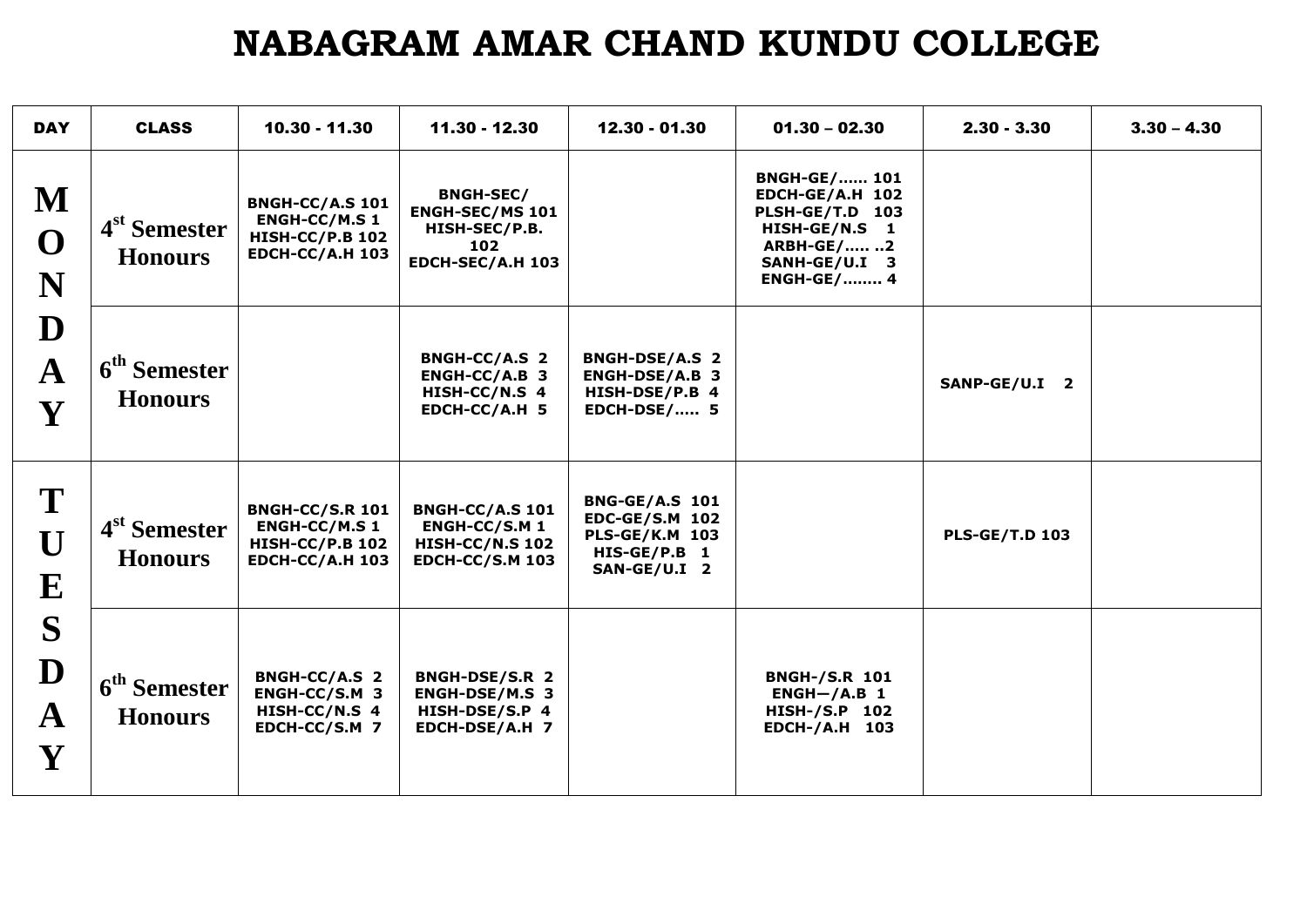## **NABAGRAM AMAR CHAND KUNDU COLLEGE**

| <b>DAY</b>                        | <b>CLASS</b>                                         | 10.30 - 11.30                               | 11.30 - 12.30                                                                                                                           | 12.30 - 01.30           | $01.30 - 02.30$                              | $2.30 - 3.30$                                                                                                                | $3.30 - 4.30$ |
|-----------------------------------|------------------------------------------------------|---------------------------------------------|-----------------------------------------------------------------------------------------------------------------------------------------|-------------------------|----------------------------------------------|------------------------------------------------------------------------------------------------------------------------------|---------------|
| W<br>$\bf{E}$                     | 4 <sup>st</sup> Semester<br>Program                  | BNGP-CC/S.R 1<br>EDCP-CC/A.H 2              | PLSP-CC/K.M R 1                                                                                                                         | HISP-CC/S.P 1           | SANP-CC/U.I 1<br><b>ARBP-CC/ 2</b>           | PLSP-CC/T.D 1                                                                                                                | ENGP-CC/A.B 1 |
| D<br>N<br>$\bf{E}$<br>S           | 6 <sup>th</sup><br><b>Semester</b><br>Program        | PLSP-DSE/T.D 101<br><b>ENGP-DSE/102</b>     | SANP-DSE/M.C 101<br><b>ARBP-DSE/102</b>                                                                                                 | <b>HISP-DSE/P.B 101</b> | BNGP-DSE/A.S 101<br><b>EDCP- DSE/A.H 102</b> | <b>BNGP-GE/A.S 101</b><br>EDCP-GE/S.M 102<br>PLSP-GE/P.C 103<br>HISP-GE/S.P 2<br>ARBP-GE/6<br>SANP-GE/M.C 5<br>ENGP-GE/S.M 7 |               |
| D<br>$\mathbf{A}$<br>Y            |                                                      |                                             |                                                                                                                                         |                         |                                              |                                                                                                                              |               |
| T<br>$\bf H$                      | 4 <sup>st</sup> Semester<br><b>Program</b>           | SANP-CC/U.I 1<br><b>ARBP-CC/2</b>           | BNGP-CC/S.R 1<br><b>EDCP-CC/S.M 102</b>                                                                                                 | HISP-CC/P.B 1           | $ENGP-CC/A.B$ 103<br>PLSP-CC/P.G 1           | PLSP-CC/T.D 1                                                                                                                |               |
| U<br>$\mathbf R$<br>S             | 6 <sup>th</sup><br><b>Semester</b><br><b>Program</b> | PLSP-DSE/P.C 101<br><b>ENGP-DSE/M.S 102</b> | <b>BNGP-GE/A.S 101</b><br><b>EDCP-GE/</b><br><b>PLSP-GE/T.D 103</b><br>HISP-GE/A.H 2<br>ARBP-GE/U.R 6<br>SANP-GE/M.C 5<br>ENGP-GE/A.B 7 | HISP-DSE/N.S 101        | BNGP-DSE/S.R 101<br><b>EDCP- DSE/S.M 102</b> | SANP-DSE/M.C 101<br><b>ARBP-DSE/102</b>                                                                                      |               |
| D<br>$\mathbf{A}$<br>$\mathbf{Y}$ |                                                      |                                             |                                                                                                                                         |                         |                                              |                                                                                                                              |               |